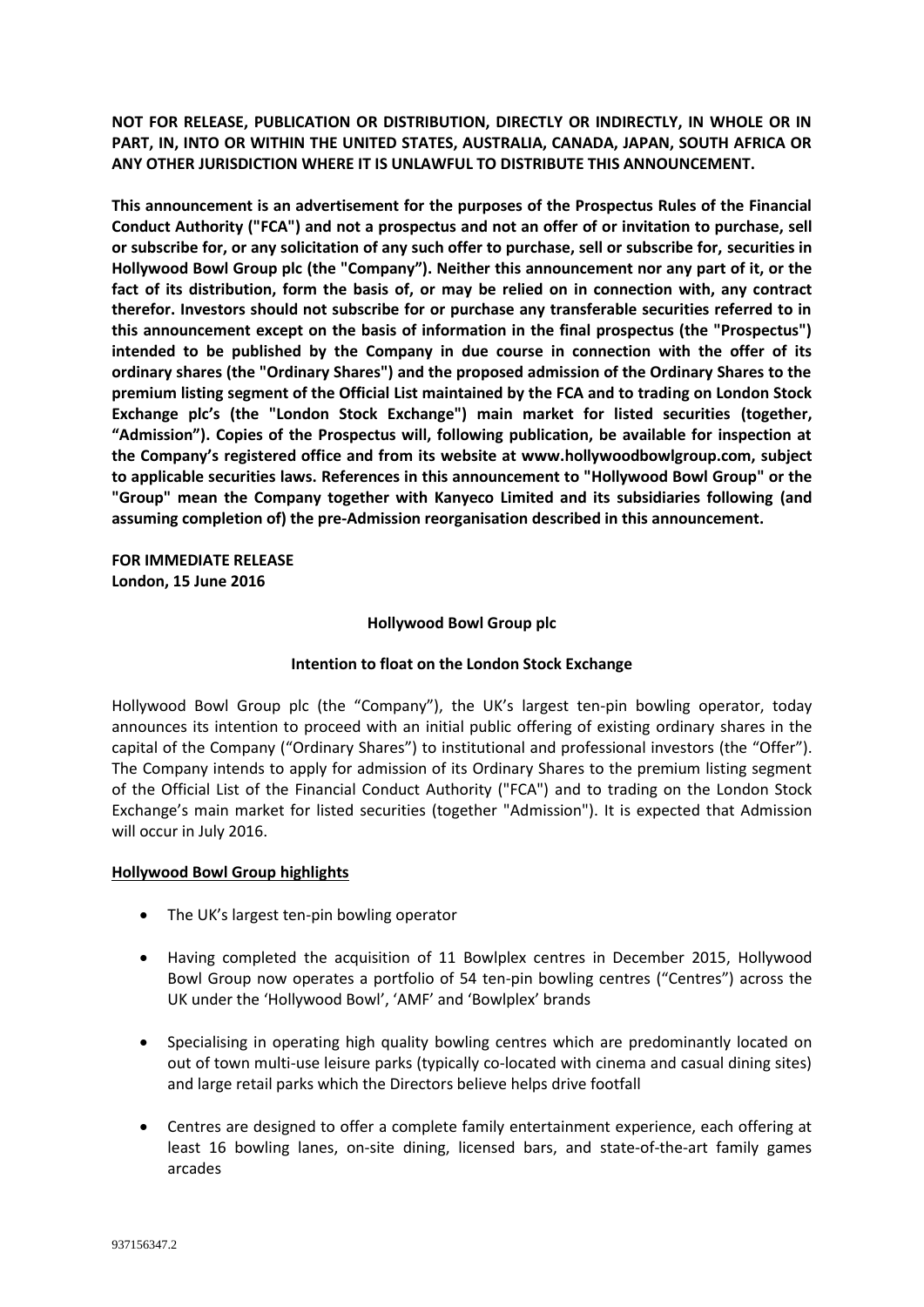- Holds over 5 million contacts on its customer database, which the Directors believe helps drive customer engagement and the Group also operates a 50 seat customer contact centre to manage customer calls and bookings
- Led by a strong and entrepreneurial management team, with significant experience in the UK leisure sector and a proven track record of success
- Successful roll out of a refurbishment and new Centre development programme resulting in attractive financial returns:
	- $\circ$  12 Centres refurbished since the start of the financial year ended 30 September 2014 ("FY2014") generating, on average, annual returns on investment of 39%
	- o Opened four new Centres since the financial year ended 30 September 2012 ("FY2012") which have achieved an average annual return on investment of over 100% (when including landlord contributions)
- Financial year ended 30 September 2015 ("FY2015"):
	- o Revenue +9% to £86.0 million
	- o Adjusted EBITDA\* +41% to £20.6 million
	- o Adjusted EBITDA margin: 24%
	- o Like-for-like sales growth of +9% (+8% for FY2014)
- Six months to 31 March 2016:
	- o Revenue +25% to £55.0 million
	- o Adjusted EBITDA\* +53% to £16.8 million
	- o Adjusted EBITDA margin: 31%
	- $\circ$  Like-for-like sales growth of +11% for the six months ended 31 March 2016 (+6% for the six months ended 31 March 2015)

\*Adjusted EBITDA represents earnings before interest, tax, depreciation, amortisation and exceptional items throughout this announcement.

## **Investment highlights**

The Directors believe that Hollywood Bowl Group has the following key strengths:

## *Market leading ten-pin bowling operator with national scale*

• The Group focuses on providing a competitively priced family leisure experience from its network of 54 Centres across the UK. As the largest UK operator of ten-pin bowling centres, the Group has developed bespoke systems and processes in order to achieve a consistent experience for the customer in each of its Centres as well as through its website and customer contact centre.

## *Diversified revenue streams*

 In FY2015, bowling represented approximately 47% of the Group's total revenue with food and beverage (approximately 28%) and amusement machines (approximately 23%) accounting for the majority of the balance.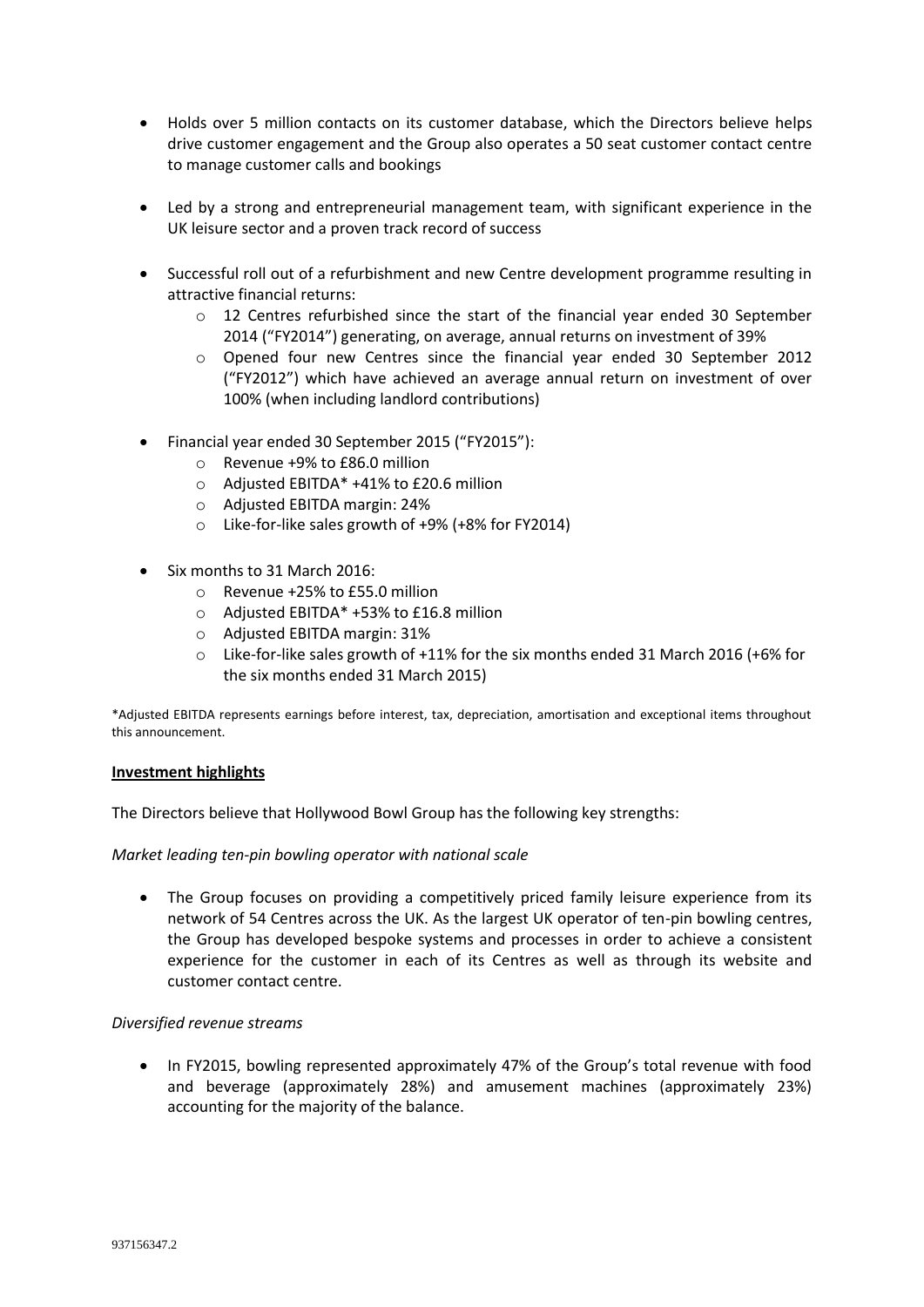# *Track record of consistent and strong financial performance*

 The Group has delivered a consistent track record of strong revenue and Adjusted EBITDA growth. For the financial years ended 30 September 2013 ("FY2013") to FY2015, revenue increased from £70.2m to £86.0m, a compound annual growth rate ("CAGR") of 10.7%. Over the same period, Adjusted EBITDA increased from £11.0m to £20.6m, a CAGR of 37.0%, and Adjusted EBITDA margin increased from 15.6% to 23.9%. For FY2015, the Group had operating cashflow conversion (being cashflow from operations less maintenance capital expenditure and tax) of approximately 75%.

# *Multiple levers to drive further growth*

- Increasing frequency of visit: bowling is a relatively low-frequency activity compared to other forms of leisure, such as the cinema. The Group's proposed site roll-out programme will make ten-pin bowling more accessible to new segments of the UK population. The Directors believe there is scope to increase the visit frequency by the continued refurbishment of the current estate and by more effectively utilising the customer relationship management system ("CRM System") operated by the Group and customer database to encourage more regular visits and to promote other revenue streams.
- Increasing headline price per game: The Directors believe that it is important for the offering to remain competitively priced; although, as the business continues to enhance its product offering, the Directors believe that the achieved price per bowling game will be able to be increased, along with increased spending by customers on food, drinks and amusements. The Group's prices are currently among the lowest of the Major Multiples\*\*.

\*\*Major Multiples are operators which operate five or more bowling centres, which includes the Group, according to a June 2016 report by Pragma Consulting Limited, the retail & consumer market strategy consultants.

- Increasing spend per game: The Directors believe that there are a number of opportunities to increase the spend per game by improving the customer experience and dwell time in each Centre.
- Impressive financial returns from the refurbishment programme: In the period from 1 October 2012 to 31 March 2016 (the "Historical Period"), the Group's management team (consisting of Stephen Burns, Laurence Keen, Melanie Dickinson and Mathew Hart ("Management")), completed 16 refurbishments. Refurbishments and new Centres have included the development of new bowling environments, such as a smaller, more boutique, "urban" format, the introduction of new dining concepts like Harry's Diner and Hollywood Diner and the implementation of a new scoring system and VIP lanes (which cost an additional £1 per person). The Group has seen strong increases in volumes post refurbishment and refurbished Centres have generated attractive returns from capital invested. To date, the Group has refurbished only approximately 30% of its existing estate. For the 12 Centres refurbished since the start of FY2014, the annual returns on investment average 39 per cent. These returns exclude two of the Group's Centres which were defensive refurbishments in the face of increased local competition.
- New Centre openings: Over the Historical Period, Management have expanded the Group's estate, both organically and via acquisition. The Group has also exchanged contracts on two new Centres which are due to open during the financial year ending 30 September 2017.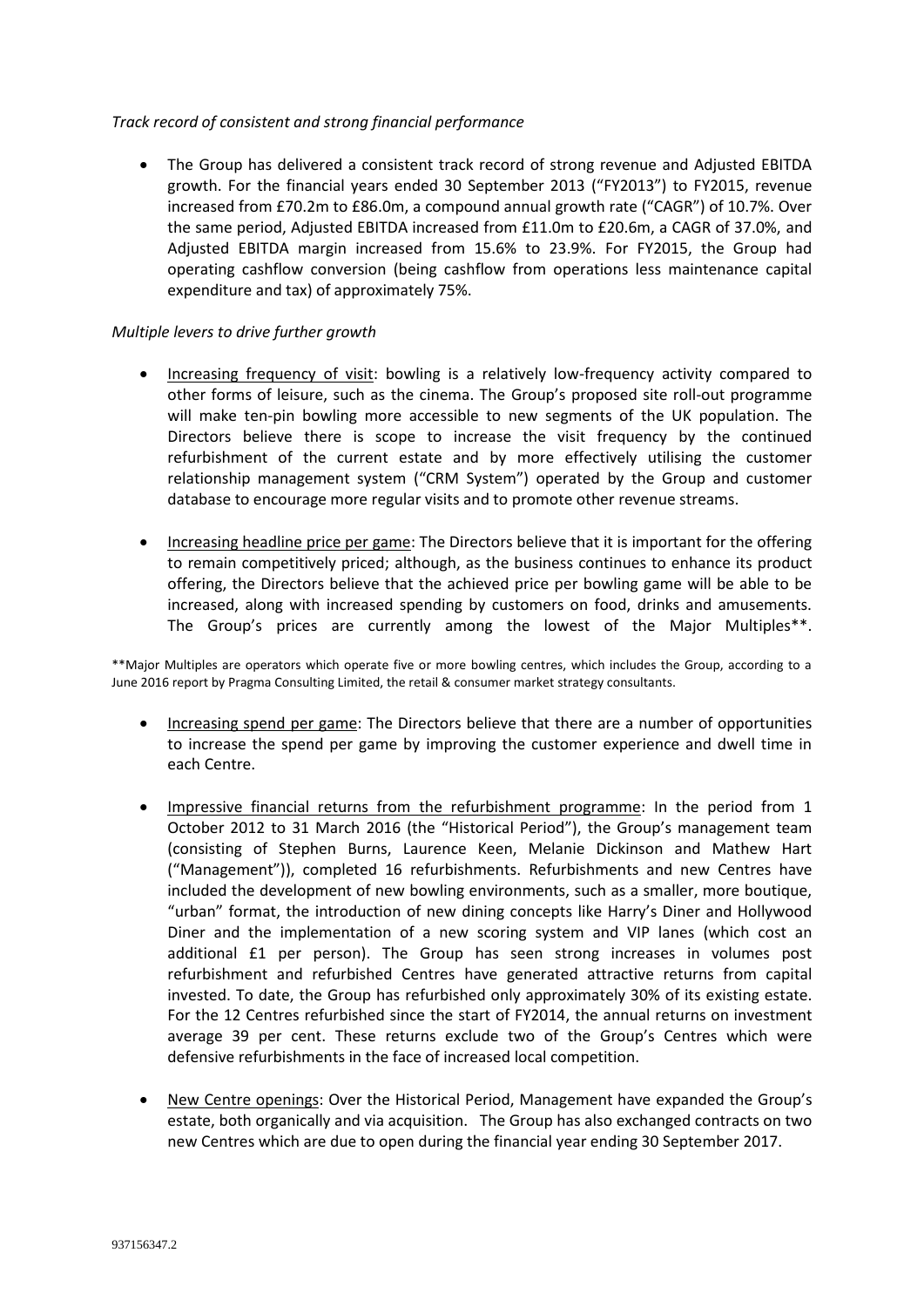### *Strong customer understanding and engagement*

 The Group has developed a sophisticated CRM System in order to better understand its customer base and to target its communications more effectively. This CRM System has improved Management's ability to drive marketing initiatives and to support decisions around delivering and enhancing a high quality customer experience.

## *Core focus on team and culture*

• The Directors believe that the Group's continued and targeted focus on the customer, in addition to attracting, retaining and developing top talent, will be key to achieving a strong operational performance on an ongoing basis. The Group's recruitment and training programmes have won four industry awards since 30 September 2013.

#### *Experienced and entrepreneurial management team*

 Led by Stephen Burns, the Group's Chief Executive Officer, Management have many years of combined experience, both in their respective areas of expertise and within the Group's business. The team has been responsible for developing and implementing the strategy which has seen the successful roll out of a refurbishment and new Centre development programme. In the period from FY2013 to FY2015, this strategy has generated an increase in sales of £15.9 million to £86.0 million, an increase in Adjusted EBITDA of £9.6 million to £20.6 million, attractive returns on capital and the successful acquisition of 11 Bowlplex Centres in 2015.

#### **Offer highlights**

- Hollywood Bowl Group intends to apply for admission of its Ordinary Shares to the premium listing segment of the Official List of the FCA and to trading on the London Stock Exchange's main market for listed securities. Admission is expected to occur in July 2016;
- In connection with Admission, the Company announces the appointment of Nick Backhouse as the Senior Independent Non-Executive Director and Chairman of the Audit Committee and Claire Tiney as a Non-Executive Director and Chairman of the Remuneration Committee. The Directors believe that these individuals will bring significant additional experience and support to the board of Hollywood Bowl Group;
- Peter Boddy and Bill Priestley will continue as Chairman and Non-Executive Director, respectively, of the Group and Stephen Burns and Laurence Keen will continue as Chief Executive Officer and Chief Financial Officer, respectively;
- The Offer will comprise an offer of existing Ordinary Shares by certain existing shareholders (the "Selling Shareholders") to certain institutional and professional investors in the United Kingdom and elsewhere outside the United States in reliance on Regulation S or another exemption from, or in a transaction not subject to, the registration requirements of the Securities Act;
- Each of the Selling Shareholders will agree to customary lock-up arrangements in respect of their retained holding of Ordinary Shares for a specified period following Admission; and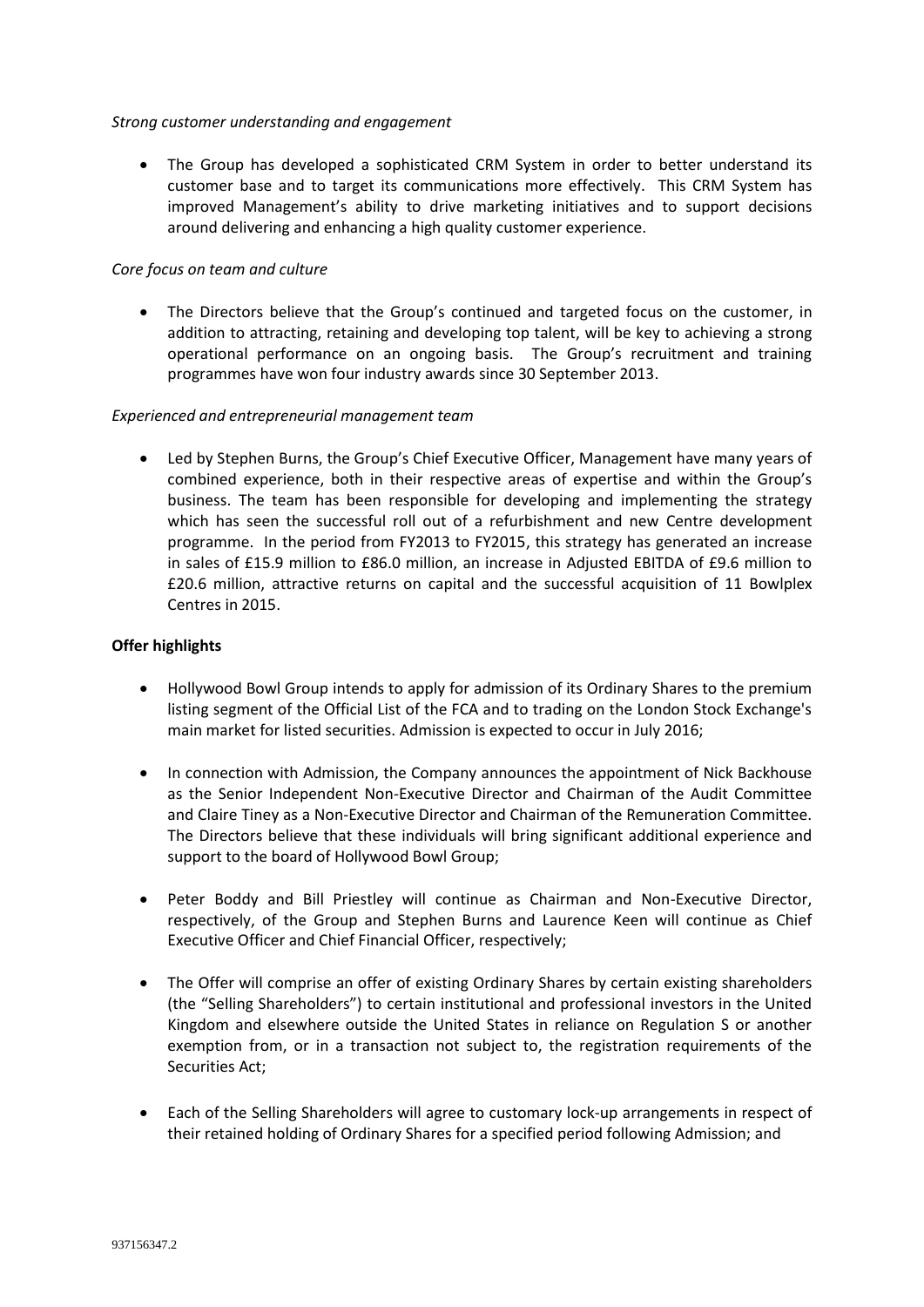• Investec Bank plc is acting as Sole Sponsor, Financial Adviser, Bookrunner and Broker in relation to the Offer and Admission.

Full details of the Offer will be included in the Prospectus expected to be published in due course.

### **Stephen Burns, Chief Executive Officer of Hollywood Bowl Group said:**

*"We are very excited about the next stage in the development of Hollywood Bowl Group, and believe we have all the attributes to succeed as a listed business. We have achieved a huge amount in the past few years, revolutionising the customer experience and transforming the business through investment and acquisition. We provide an outstanding family entertainment experience and we are looking forward to taking that experience to more and more people across the UK. The IPO will allow us to continue to build the momentum of the business, providing a solid platform for further growth."*

#### **Peter Boddy, Non-executive Chairman of Hollywood Bowl Group said:**

*"I have been enormously impressed by the progress of Hollywood Bowl Group, driven by a committed and dedicated management team. However, there is a great deal more to come, and I firmly believe Hollywood Bowl Group has a very promising future. As a listed company, we will have greater flexibility to capitalise on the many growth opportunities identified and generate long term value for all shareholders."* 

#### **Enquiries:**

| <b>Hollywood Bowl Group</b>                                                       | via Tulchan<br>Communications |
|-----------------------------------------------------------------------------------|-------------------------------|
| <b>Investec Bank plc</b> (Sole Sponsor, Financial Adviser, Bookrunner and Broker) | +44 (0) 207 597 5970          |
| Garry Levin                                                                       |                               |
| David Flin                                                                        |                               |
| David Anderson                                                                    |                               |
| Symmie Swil                                                                       |                               |
| Matt Lewis                                                                        |                               |
| <b>Tulchan Communications</b>                                                     | +44 (0) 207 353 4200          |
| James Macey White                                                                 |                               |
| David Allchurch                                                                   |                               |
| Matt Low                                                                          |                               |

#### **Notes to Editors:**

#### **Overview of the Company's business**

The Company is the UK's largest ten-pin bowling operator, with a portfolio of 54 bowling Centres operating across the UK under the 'Hollywood Bowl', 'AMF' and 'Bowlplex' brands. The Group specialises in operating large, high quality bowling centres, predominantly located on out of town multi-use leisure parks (typically co-located with cinema and casual dining sites) and large retail parks, with all of the Centres being occupied by the Group on a leasehold basis. The Group's Centres are designed to offer a complete family entertainment experience with each Centre offering at least 16 bowling lanes, on-site dining, licensed bars, and state-of-the-art family games arcades.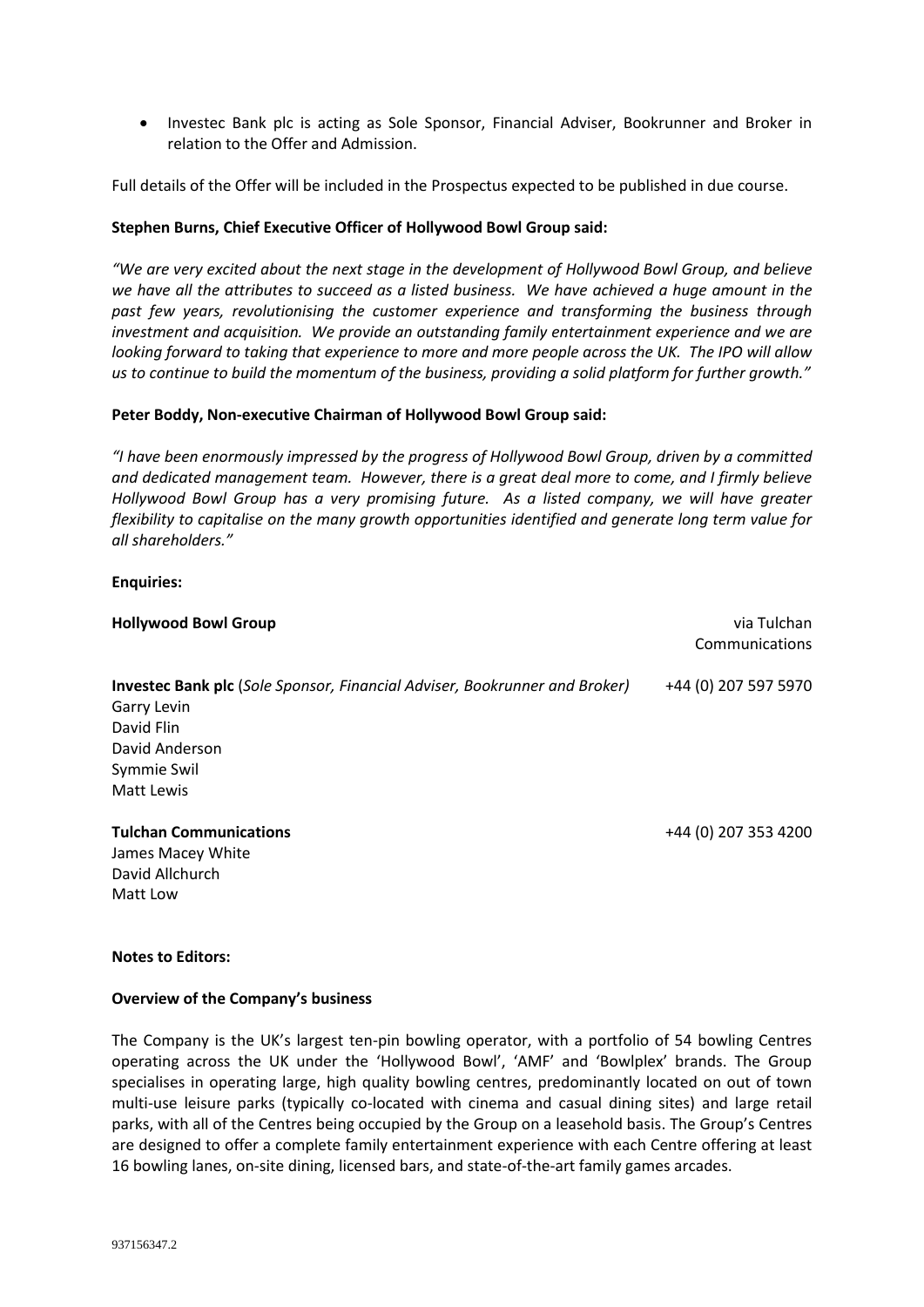The UK leisure market was estimated to be worth £80.3 billion in 2015, of which ten-pin bowling had a market share of 0.3%, according to research from Pragma (the retail & consumer market strategy consultants). In the period from 2013 to 2015, Pragma (June, 2016) estimates that ten-pin bowling was the fastest growing segment of the leisure sector, with 6.0% growth compared to an average growth of 3.0% across the wider leisure sector. Pragma estimates that in 2015 the Group had approximately 33% of the UK ten-pin bowling market.

For FY2015, bowling represented approximately 47% of the Group's total revenue with food and beverage (approximately 28%) and amusement machines (approximately 23%) accounting for the majority of the balance. The Group is led by a strong and entrepreneurial management team, with significant experience in the UK leisure sector and a proven track record of success.

The Group has delivered strong results across the whole of its estate since its formation in 2010. The Directors believe this success is due in part to: the quality of the property portfolio and the desirability of Centre locations; engagement and insight from over 5 million contacts on the Group's customer database; and the growth opportunities within the key revenue streams of bowling, food and beverage and amusement machines.

The Group is headquartered in Hemel Hempstead, where it has a 50 seat customer contact centre to manage customer calls and bookings. In addition, the Group operates a scoring, motors and spares division out of its Tolworth Centre, providing technical support and repairs to its entire estate.

In FY2015, the Group employed, on average, 1,386 employees, mainly in its Centres. As at 31 March 2016 (following the acquisition of Bowlplex Limited in December 2015), the Group employed approximately 1,123 full time equivalents (the majority of the Group's employees being employed on a part time basis) and approximately 1,948 employees.

## **History of the Group**

The Group was formed in 2010 following the merger of the leading bowling centres in the AMF portfolio (18 Centres) with the Hollywood Bowl portfolio (24 Centres), which, at the time, was a part of the Mitchells & Butlers group. Following the re-organisation and merger of the Hollywood Bowl and AMF portfolios, the management team pursued a clearly defined strategy to develop the existing estate by: acquiring new Centres in attractive locations; investing in technology; and focusing on customer service. Management have also driven innovation and development of the Group's offering in response to customer feedback, pursued the roll-out of new Centres, and introduced a smaller, more boutique, "urban" format.

In 2014, the Group continued to build internal capabilities that readily supported both large and small scale acquisitions, including: a scalable IT platform; a consistent, well-defined customer proposition; a clear set of corporate values; strength and depth throughout senior management at the Hemel Hempstead head office; and an improving talent pipeline at a local level. The Directors believe that these foundations placed the Group in the best position to expand further with the acquisition of the Bowlplex brand and group of companies in December 2015, with 11 Bowlplex Centres being added to the Group's estate as a result of that acquisition.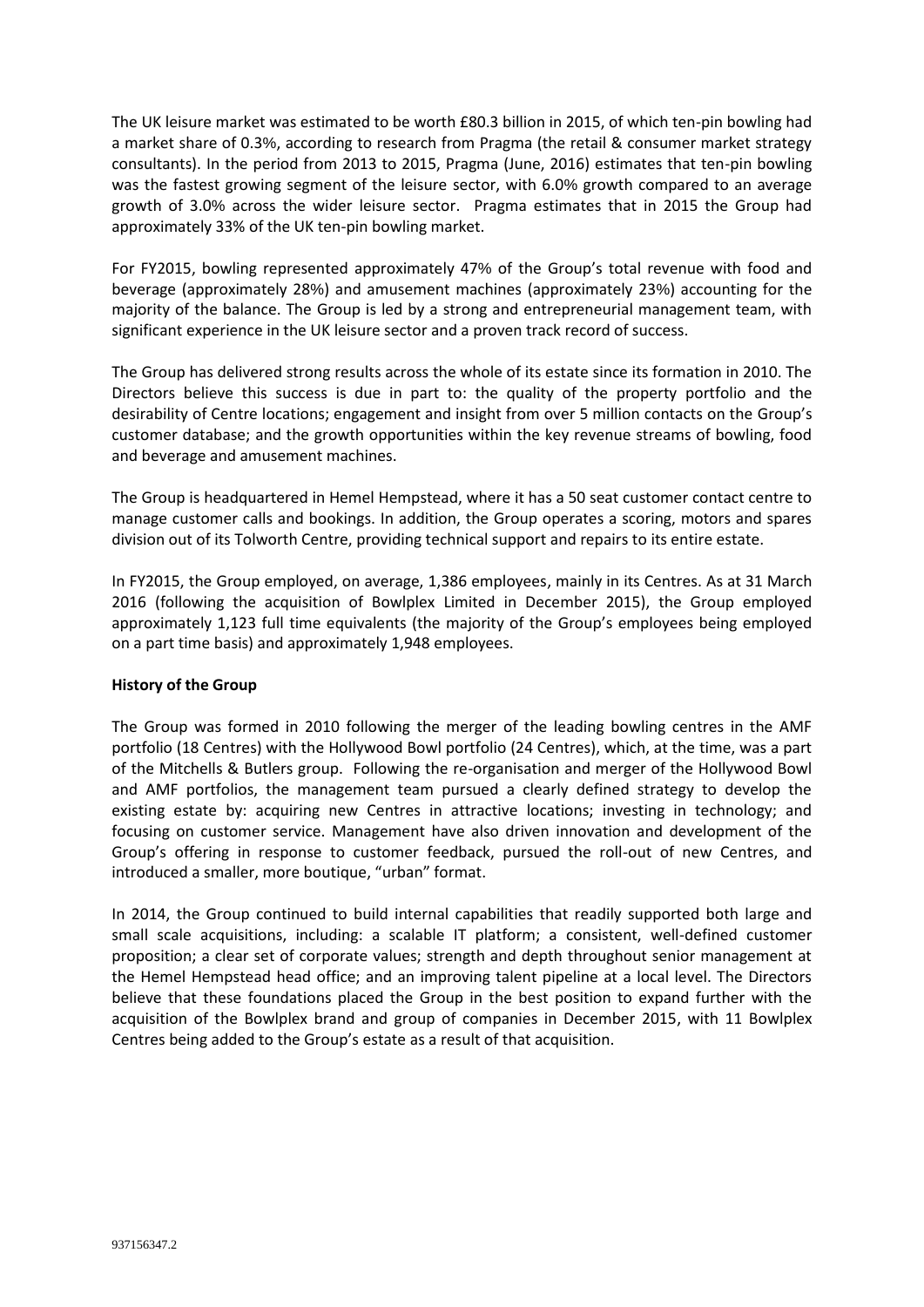## **Growth Strategy**

#### *Driving like-for-like growth*

The Group's strategy is to drive like-for-like growth by attracting new customers, increasing the frequency of visits and raising the spend per game. This strategy is supported by a focus on improving the customer experience through investments in, amongst others, technology, staff training, marketing, and refurbishments. Like-for-like sales growth was +8.1% in FY2014 and +9.1% in FY2015 and, in the six months ended 31 March 2016, was +11.1%.

#### *Refurbishment programme*

The Group intends to undertake between seven to ten refurbishments per year over the medium term in order to generate improved sales and profitability at existing Centres. It is expected that future refurbished Centres will benefit from the introduction of new dining concepts such as Hollywood Diner and an upgraded bar offering as well as investment in the bowling experience including the introduction of VIP lanes, all of which will support higher prices and a higher spend per game as well as drive game volumes and visit frequency.

The Group's Centres have generated attractive returns from capital invested, with the Centres refurbished since the start of FY2014 (excluding Hull and Cardiff) generating an average annual return on investment of 39%. To date, the Group has refurbished only approximately 30% of its existing estate.

#### *Conversion of the Bowlplex estate*

At the 11 Centres acquired as a result of the acquisition of Bowlplex Limited in December 2015, the Group intends to offer staff new training and apply the business processes, marketing initiatives, IT and human resources systems that form part of the Group's TOBC business in order to raise the operations at the Bowlplex Centres to the standard of the Group's remaining estate. As part of the Group's refurbishment programme (described above), the Group intends to refurbish an average of three Bowlplex Centres per year to bring them in line with the higher standards seen across the Group's estate. Of the 11 Bowlplex Centres acquired, two have been re-branded, with another eight to be similarly re-branded, as Hollywood Bowl Centres and one will be re-branded as an AMF Centre. The Directors believe that there is significant potential to improve the revenue and profitability of the Bowlplex Centres.

## *Development of new Centres and acquisitions*

The Directors believe that there are substantial opportunities to achieve attractive returns from the opening of new Centres. The current medium term strategy is to seek to open, on average, two new Centres per year, although this is dependent on the availability of suitable Centres and rental prices.

Leisure and retail park landlords see the advantage of including the Group as a tenant within their schemes as the Group is a strong driver of footfall as well as contributing to an overall 'dwell time' within the parks. In this regard, the landlords for each of the new Centres have contributed to the total cost of each new Centre developed by the Group. For the four new Centres which opened during the Historical Period, the average return on capital, excluding the landlord contribution, was approximately 28%. Including landlord contributions, the average return on capital from these four Centres was over 100%.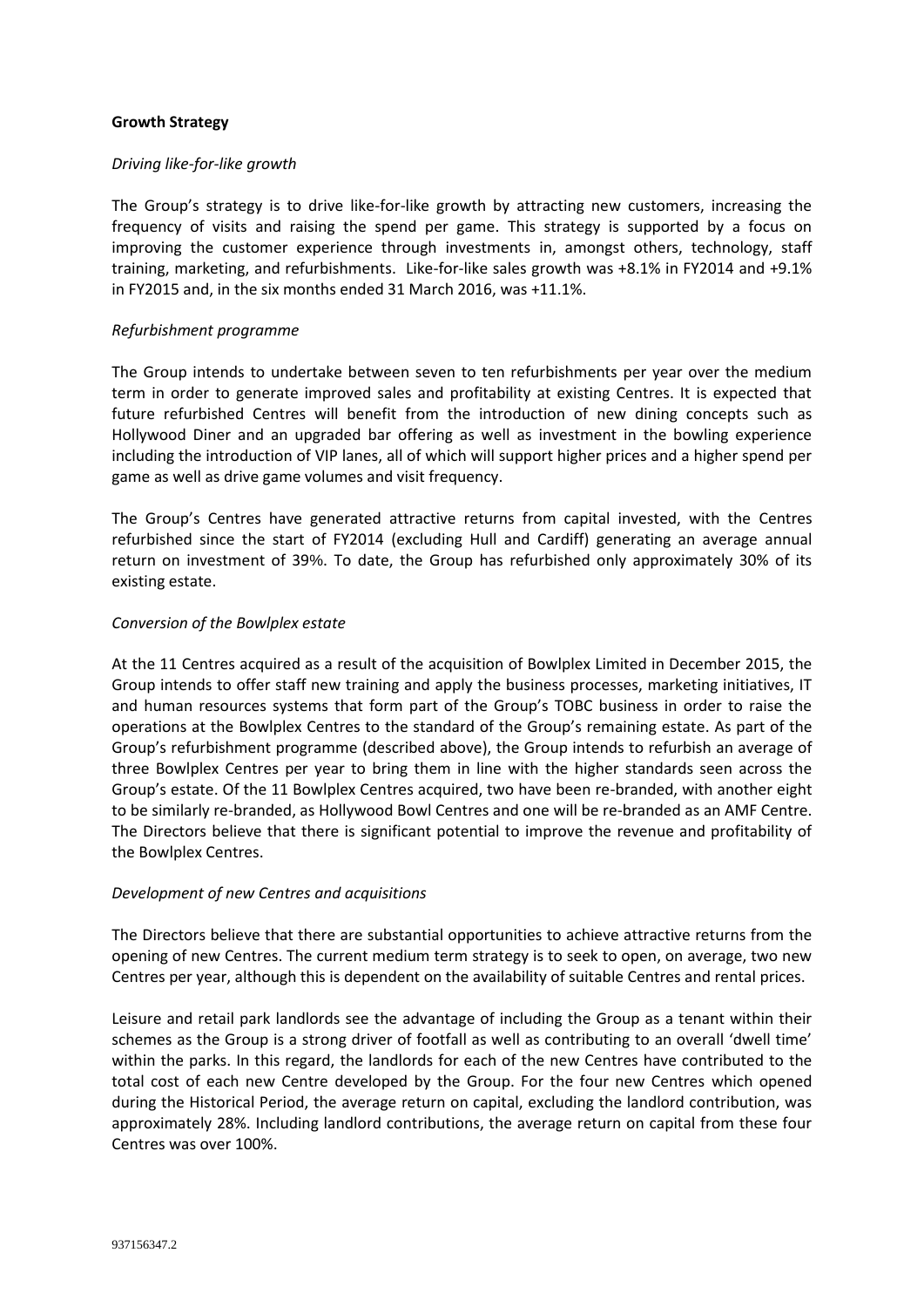The Directors also believe that from time to time, there will be opportunities to achieve further growth through the acquisition of existing bowling sites from other operators and improving their operations by, for example, converting them into Hollywood Bowl Centres, similar to the current strategy being pursued with regard to the 11 Centres acquired as a result of the acquisition of Bowlplex.

# **Strong financial track record**

The Group has delivered a consistent track record of strong revenue and Adjusted EBITDA growth. For FY2013 to FY2015, revenue increased from £70.2 million to £86.0 million, a CAGR of 10.7%. Over the same period, Adjusted EBITDA increased from £11.0 million to £20.6 million, a CAGR of 37.0%, and Adjusted EBITDA margin increased from 15.6% to 23.9%.

|                            | Financial year ended 30 September |             |       | Six months ended 31 March |       |
|----------------------------|-----------------------------------|-------------|-------|---------------------------|-------|
|                            |                                   | 2014        |       |                           |       |
| £m                         | 2013                              | (Unaudited) | 2015  | 2015                      | 2016  |
| Revenue                    | 70.2                              | 78.7        | 86.0  | 43.8                      | 55.0  |
| <b>Adjusted EBITDA</b>     | 11.0                              | 14.6        | 20.6  | 11.0                      | 16.8  |
|                            |                                   |             |       |                           |       |
| Adjusted EBITDA margin     | 15.6%                             | 18.5%       | 23.9% | 25.0%                     | 30.6% |
| Like-for-like sales growth | $N/A*$                            | 8.1%        | 9.1%  | 5.9%                      | 11.1% |
| Average total spend per    |                                   |             |       |                           |       |
| game                       | £7.13                             | £7.54       | £8.12 | £8.10                     | £8.81 |
| Growth in average total    |                                   |             |       |                           |       |
| spend per game             | $N/A*$                            | 5.8%        | 7.7%  | 8.4%                      | 8.8%  |
| Number of games (m)        | 9.6                               | 10.1        | 10.4  | 5.3                       | 6.1   |

\*Information not included as part of the historical financial information which will be contained in the Prospectus.

## **Dividends and Dividend policy**

The Company's board of Directors (the "Board") intends to adopt a progressive dividend policy whilst maintaining an appropriate level of dividend cover. This policy is intended to allow the Group to retain sufficient capital to fund on-going operating requirements and to invest in the Group's long term growth. Dividends are expected to be paid in an approximate one-third (interim dividend) and two-thirds (final dividend) split. The Board expects the Company's first dividend as a listed business to be a pro-rated dividend for the financial year ending 30 September 2016.

## **Board of Directors**

At Admission, the Board will be comprised of the following:

# *Peter Boddy (Chairman)*

Peter joined the Group as Non-Executive Chairman in 2014. He also currently holds chairmanships in three other companies: Xercise4Less (the low-cost gym chain); Novus Leisure Ltd, (operator of late night bars and clubs); and The Harley Medical Group, all of which are backed by private equity. Prior to this, Peter held the positions of CEO or Managing Director in a number of successful private equity backed companies including Fitness First UK, Megabowl Group Ltd and Maxinutrition Ltd. Peter has a degree in Economics from De Montfort University and an MBA from Warwick Business School.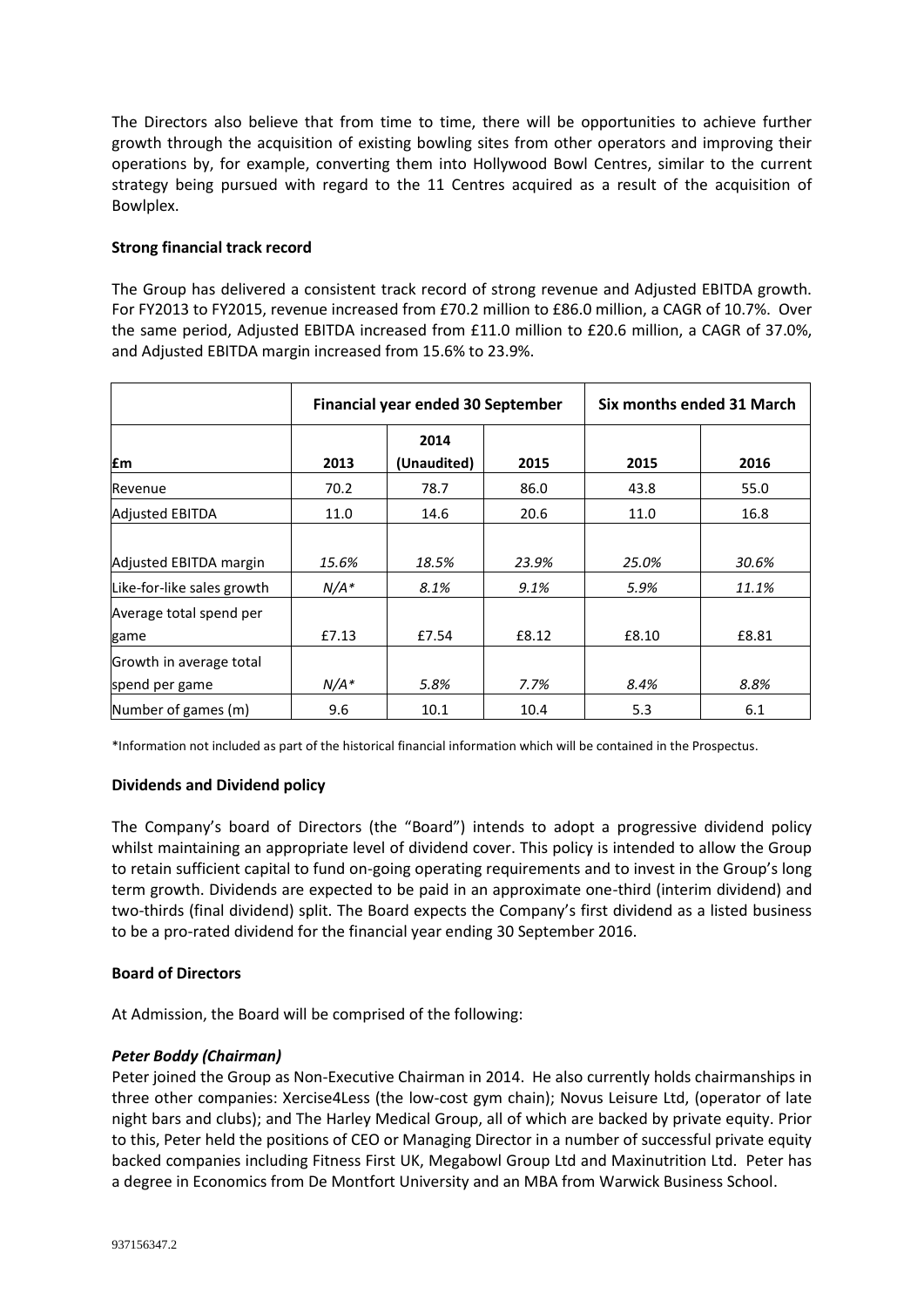## *Stephen Burns (Chief Executive Officer)*

Stephen joined the Group as Business Development Director in 2011, being promoted to managing director in 2012 and becoming Chief Executive Officer in 2014. Previously, Stephen worked within the Health and Fitness industry, holding various roles within Cannons Health and Fitness Limited from 1999, becoming Sales and Client Retention Director from 2007 upon the successful acquisition of Cannons Health and Fitness Ltd by Nuffield Health and then becoming Regional Director in 2009. In 2011 Stephen was appointed to the operating board of MWB Business Exchange, a public company specialising in serviced offices, meeting and conference rooms and virtual offices, looking after the CEC and outer London brands.

# *Laurence Keen (Chief Financial Officer)*

Laurence joined the Group as Finance Director and Company Secretary in 2014. Laurence has a first class degree in Business, Mathematics and Statistics from the London School of Economics and Political Science. He is a qualified ICAEW Chartered Accountant and has also been a Fellow since 2012 (having qualified in 2000). His previous role was UK Development Director for Paddy Power from 2012. He has also held senior retail and finance roles for Debenhams PLC, Pizza Hut (UK) Ltd and Tesco PLC.

# *Nick Backhouse (Senior Independent Non-Executive Director)*

Nick is joining the Group as Senior Independent Non-Executive Director and will chair the Audit Committee. Nick is the Senior Independent Director of the Guardian Media Group plc, a Non-Executive Director of Marston's plc where he also chairs the Audit Committee and is a Trustee of Chichester Festival Theatre. He was previously the Deputy Chief Executive Officer of the David Lloyd Leisure Group and a Non-Executive Director of All3Media Ltd. He has also been Group Finance Director of National Car Parks and Chief Financial Officer for each of Freeserve plc and the Laurel Pub Company and was, prior to that, a Board Director of Baring Brothers. He is a Fellow of the Institute of Chartered Accountants and has an MA in Economics from Cambridge University.

## *Claire Tiney (Non-Executive Director)*

Claire is joining the Group as Non-executive Director and will chair the Remuneration Committee. Claire has over twenty years' board level experience encompassing executive and non-executive roles in blue-chip retailing, property development and the services sector, across the UK and Western Europe. Claire runs her own business as an HR Consultant, executive coach and facilitator, having spent 15 years as an Executive Director in a number of retail businesses including Homeserve plc, Mothercare plc and WH Smith Group plc. Most recently she was HR Director at McArthurGlen Group, the developer and owner of designer outlet villages throughout Europe. She was previously a Non-Executive Director of Family Mosaic and is currently a Non-Executive Director of Grey 4 Gold and of Topps Tiles plc. She has an MBA from Stirling University.

## *Bill Priestley (Non-Executive Director)*

Bill is the Chief Investment Partner at Electra Partners, an independent private equity fund manager specialising in buy-outs and co-investments, where he leads the investment team and sits on the Investment Committee. Bill joined Electra Partners in 2014 after having previously held the roles of Co-Chief Executive Officer and Managing Director at LGV Capital, a mid-market private equity house owned by Legal & General PLC, where he worked for over 10 years. Bill has also worked at N M Rothschild & Sons and Barclays and currently serves on the boards of Innovia Group and TGI Fridays. Bill has a degree in Law from Cambridge University.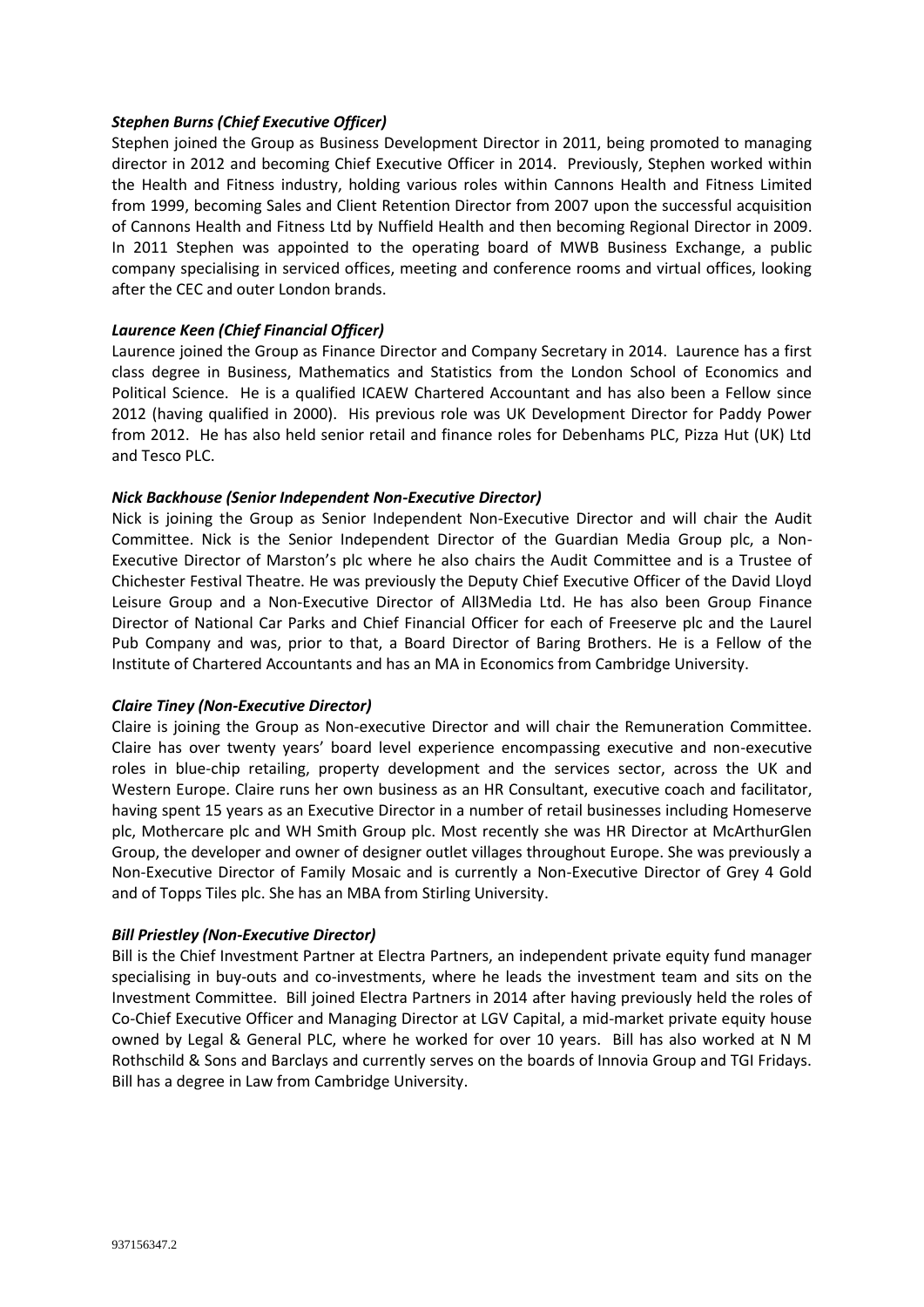#### **Pre-Admission reorganisation**

Prior to Admission the Group will undertake a reorganisation of its corporate structure that will result in Hollywood Bowl Group plc becoming the parent company of Kanyeco Limited and therefore the ultimate holding company of the operating group (being Kanyeco Limited and each of its direct and indirect subsidiaries).

### **Disclaimer**

The contents of this announcement, which has been prepared by and is the sole responsibility of the Company, have been approved by Investec Bank plc ("Investec") solely for the purposes of section 21(2)(b) of the Financial Services and Markets Act 2000, as amended ("FSMA").

No reliance may be placed, for any purposes whatsoever, on the information contained in this announcement or on its completeness and this announcement should not be considered a recommendation by the Company, Investec or any of their respective affiliates in relation to any purchase of or subscription for securities of the Company. No representation or warranty, express or implied, is given by or on behalf of the Company, Investec or any of their respective directors, partners, officers, employees, advisers or any other persons as to the accuracy, fairness or sufficiency of the information or opinions contained in this announcement and none of the information contained in this announcement has been independently verified. Save in the case of fraud, no liability is accepted for any errors, omissions or inaccuracies in such information or opinions.

Neither this announcement nor the information contained herein is for publication, distribution or release, in whole or in part, directly or indirectly, in or into or from the United States (including its territories and possessions, any State of the United States and the District of Columbia), Australia, Canada, Japan, South Africa or any other jurisdiction where to do so would constitute a violation of the relevant laws of such jurisdiction. The distribution of this announcement may be restricted by law in certain jurisdictions and persons into whose possession any document or other information referred to herein comes should inform themselves about and observe any such restrictions. Any failure to comply with these restrictions may constitute a violation of the securities laws of any such jurisdictions.

This announcement does not contain or constitute an offer of, or the solicitation of an offer to buy or subscribe for, the securities referred to herein to any person in any jurisdiction, including the United States, Australia, Canada, Japan, South Africa or in any jurisdiction to whom or in which such offer or solicitation is unlawful.

The securities referred to herein may not be offered or sold, directly or indirectly, in the United States unless registered under the United States Securities Act of 1933, as amended (the "US Securities Act") or offered in a transaction exempt from, or not subject to, the registration requirements of the US Securities Act. The offer and sale of securities referred to herein has not been and will not be registered under the US Securities Act or under the applicable securities laws of Australia, Canada, Japan or South Africa. There will be no public offer of the Ordinary Shares in the United States, Australia, Canada, Japan or South Africa. Subject to certain exceptions, the Ordinary Shares referred to herein may not be offered or sold in Australia, Canada, Japan or South Africa or to, or for the account or benefit of, any national, resident or citizen of Australia, Canada, Japan or South Africa.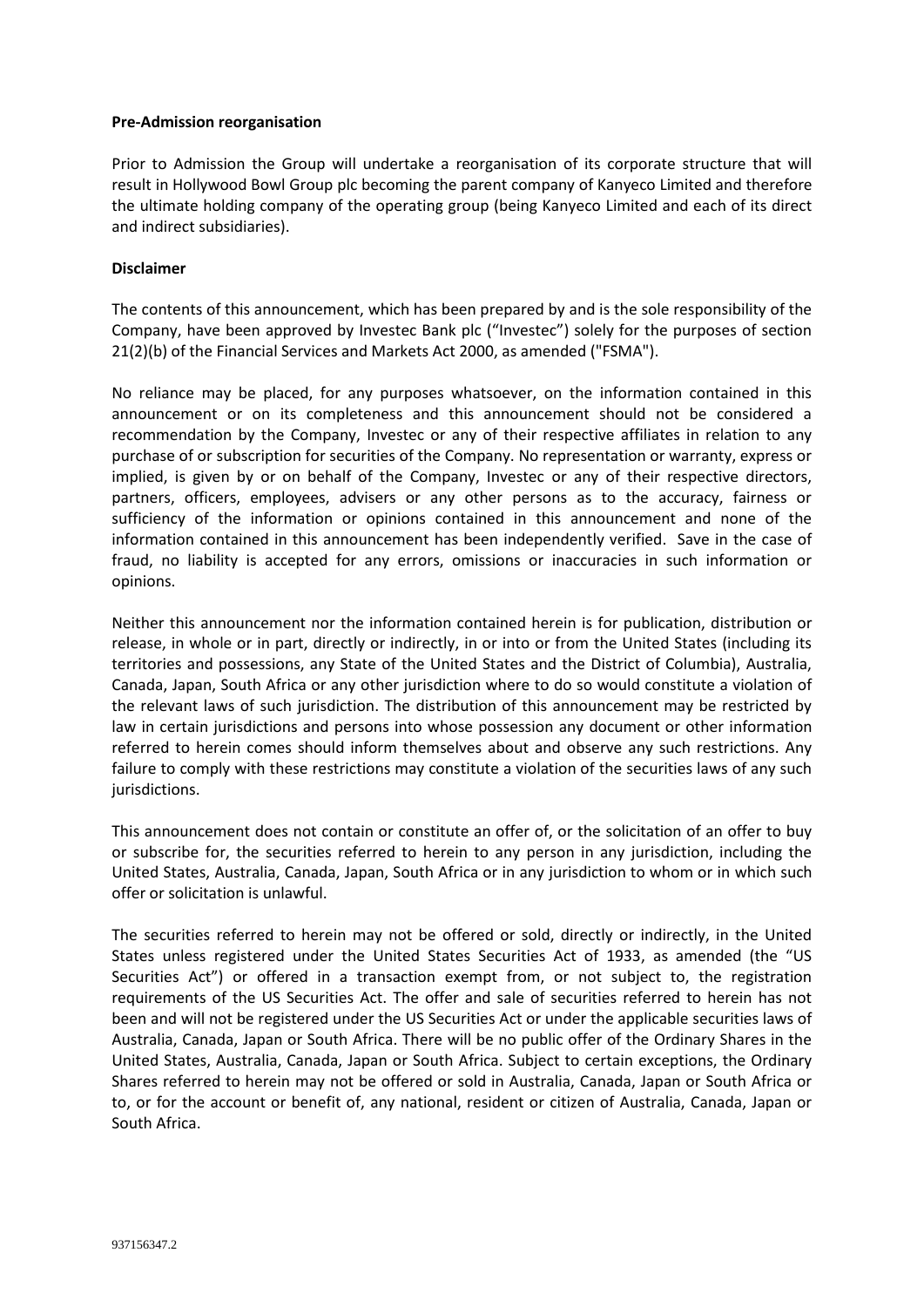This announcement is directed at and is only being distributed (A) in member states of the European Economic Area, to persons who are qualified investors within the meaning of Article 2(1)(e) of the Prospectus Directive (Directive 2003/71/EC as amended (including amendments by Directive 2010/73/EU) the "Prospectus Directive"); (B) in the United Kingdom to persons who (i) have professional experience in matters relating to investments and who fall within the definition of "investment professionals" in Article 19(5) of the Financial Services and Markets Act 2000 (Financial Promotion) Order 2005, as amended (the "Order") or, are high net worth companies, unincorporated associations or partnerships or trustees of high value trusts as described in Article 49(2) of the Order; and (ii) are "qualified investors" as defined in section 86 of FSMA; and (C) otherwise, to persons to whom it may otherwise be lawful to communicate it to (each a "Relevant Person"). No other person should act or rely on this announcement and persons distributing this announcement must satisfy themselves that it is lawful to do so. Any investment or investment activity to which this announcement relates is available only to Relevant Persons, and will only be engaged with such persons. By accepting this announcement you represent and agree that you are a Relevant Person.

This announcement contains statements that are, or may be deemed to be, "forward-looking statements". These forward-looking statements may be identified by the use of forward-looking terminology, including the terms "believes", "continues", "estimates", "plans", "projects", "prepares", "anticipates", "expects", "intends", "aims", "may", "will" or "should" or, in each case, their negative or other variations or comparable terminology, or by discussions of strategy, plans, objectives, goals, future events or intentions. Forward-looking statements may and often do differ materially from actual results. The forward-looking statements reflect the Group's current view with respect to future events and are subject to risks relating to future events and other risks, uncertainties and assumptions relating to the Group's business, results of operations, financial position, liquidity, prospects, growth and strategies. The forward-looking statements speak only as of the date they are made and cannot be relied upon as a guide to future performance.

Each of the Company and Investec and their respective affiliates expressly disclaim any obligation or undertaking to update, review or revise any of the forward-looking statements contained in this announcement whether as a result of new information, future developments or otherwise.

Any purchase of Ordinary Shares in the proposed Offer should be made solely on the basis of the information contained in the final Prospectus. No reliance may, or should, be placed by any person for any purposes whatsoever on the information contained in this announcement or on its completeness, accuracy or fairness. The information in this announcement is subject to change.

The Offer timetable, including the date of Admission, may be influenced by a range of circumstances such as market conditions. There is no guarantee that the Offer will proceed and that Admission will occur and you should not base your financial decisions on the Company's intentions in relation to the Offer and Admission at this stage. Acquiring investments to which this announcement relates may expose an investor to a significant risk of losing all or part of the amount invested. Persons considering making such an investment should consult an authorised person specialising in advising on such investments. This announcement does not constitute a recommendation concerning the Offer. The value of Ordinary Shares can decrease as well as increase. Potential investors should consult a professional adviser as to the suitability of the Offer for the person concerned.

Investec is authorised by the Prudential Regulation Authority (the "PRA") and regulated in the United Kingdom by the PRA and the FCA. Investec is acting exclusively for the Company and no one else in connection with the Offer, and will not regard any other person as its client in relation to the Offer and will not be responsible to anyone other than the Company for providing the protections